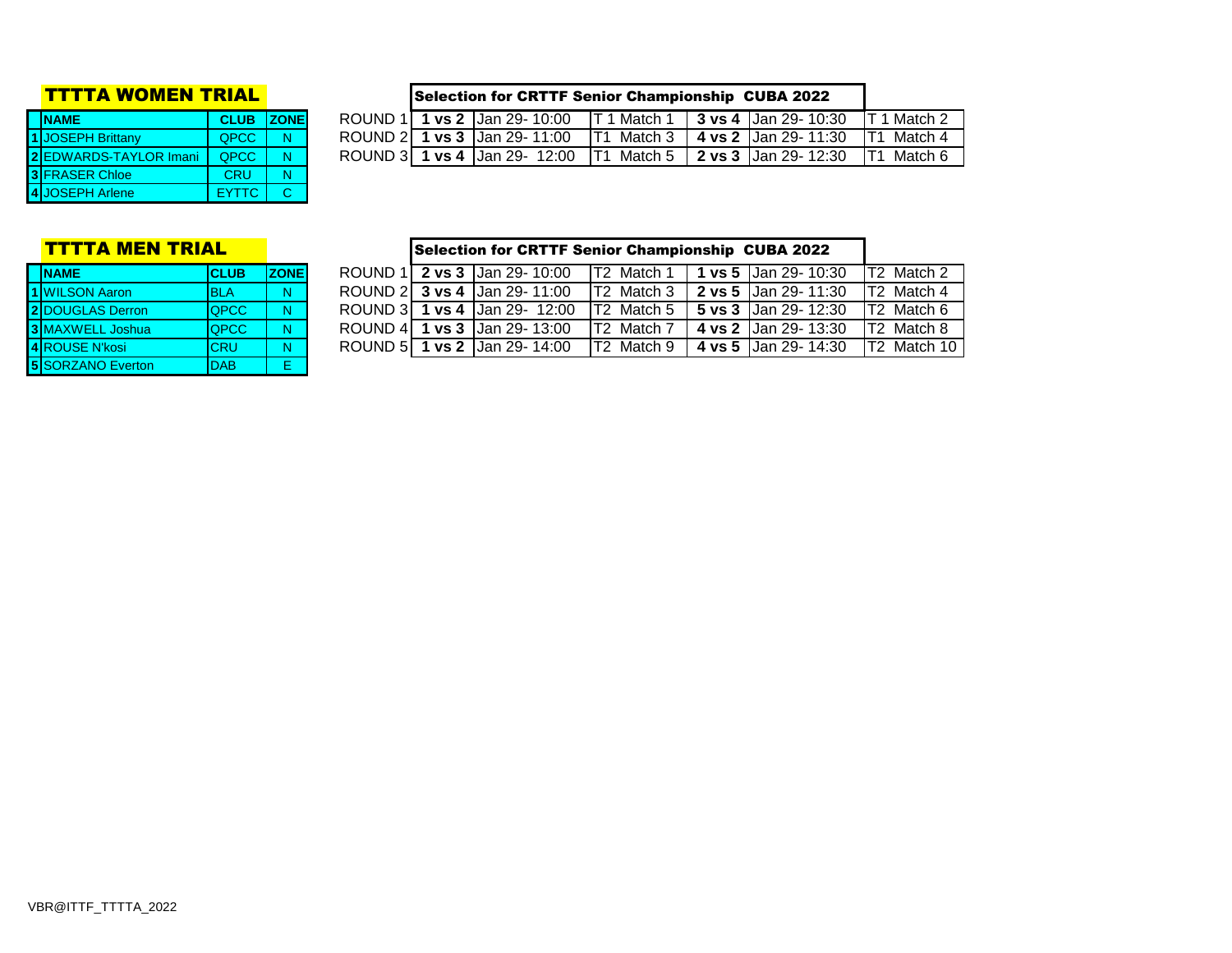

## **TTTTA NATIONAL WOMEN SINGLES TRIAL**



**PSS Jan 29th 2022**

|                             |               |       |                    |                          |                    |   | <b>POINTS</b> | <b>POSITION</b> |
|-----------------------------|---------------|-------|--------------------|--------------------------|--------------------|---|---------------|-----------------|
| 1 JOSEPH Brittany (default) | <b>QPCC</b>   |       | $0 - 3$<br>0, 0, 0 | $0 - 3$<br>0, 0, 0       | $0 - 3$<br>0, 0, 0 |   |               |                 |
| 2 EDWARDS-TAYLOR Imani      | <b>IQPCC</b>  | $3-0$ |                    | $0 - 3$<br>$-10, -9, -6$ | $3 - 0$<br>6, 8, 6 | ŋ | 5             |                 |
| <b>3 FRASER Chloe</b>       | <b>ICRU</b>   | $3-0$ | $3 - 0$            |                          | $3-0$<br>2, 1, 3   | 3 | 6             |                 |
| 4 JOSEPH Arlene             | <b>IEYTTC</b> | $3-0$ | $0 - 3$            | $0 - 3$                  |                    |   |               |                 |